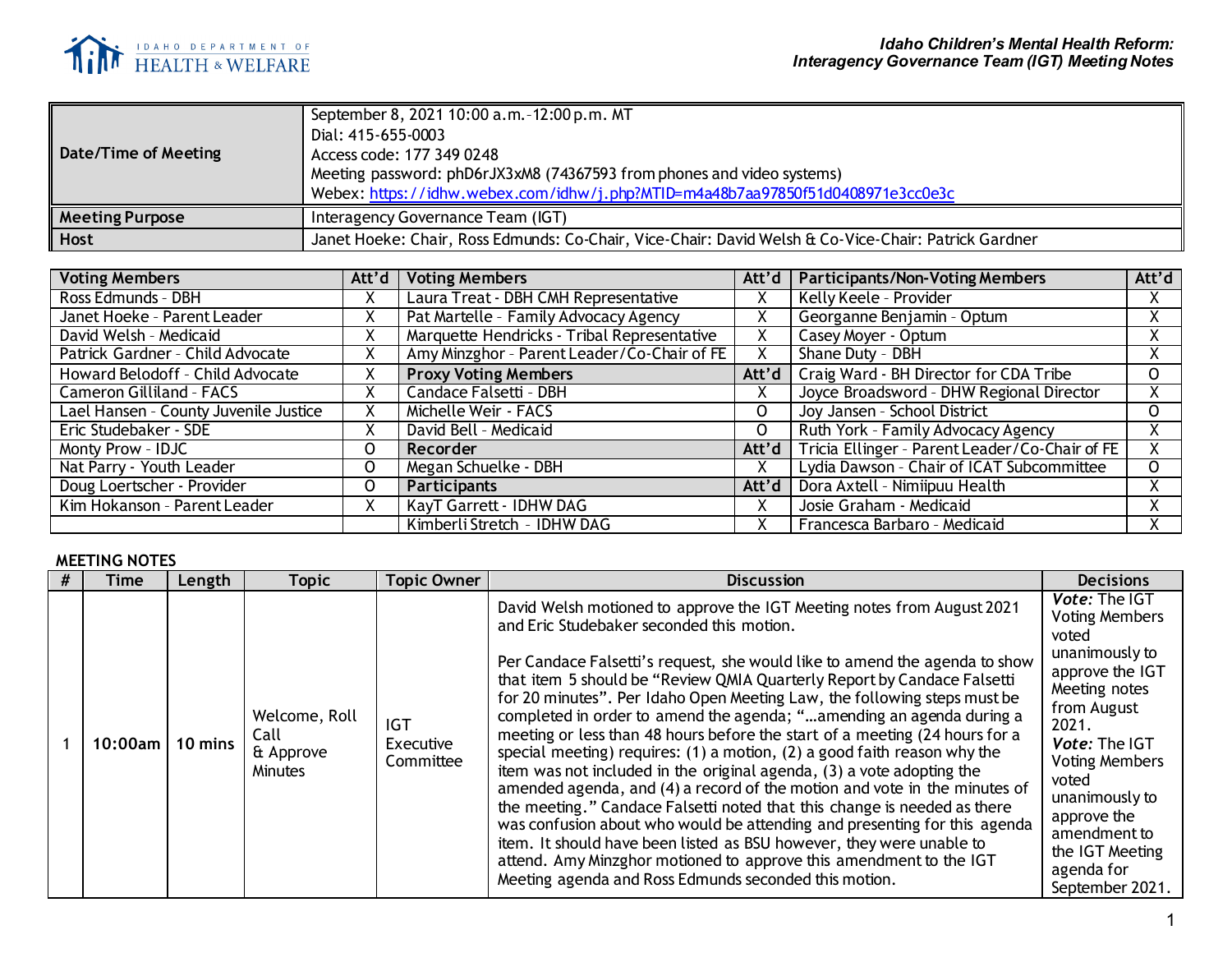

| #              | Time                 | Length | <b>Topic</b>                  | <b>Topic Owner</b>                   | <b>Discussion</b>                                                                                                                                                                                                                                                                                                                                                                                                                                                                                                                                                                                                                                                                                                                                                                                                                                                                                                                                                                                                                                                                                                                                                                                                                                                                                                                                                                                                                                                                                                                                                                                                                                                                                                                                                                                                                                                                                                                                                                                                                                                                                                                                                                                                                                                                                                                                                                                                                                                                                                                                                                                                                                                                                                                                                                                                                                                                                                                                                                                                                                                                                                                       | <b>Decisions</b> |
|----------------|----------------------|--------|-------------------------------|--------------------------------------|-----------------------------------------------------------------------------------------------------------------------------------------------------------------------------------------------------------------------------------------------------------------------------------------------------------------------------------------------------------------------------------------------------------------------------------------------------------------------------------------------------------------------------------------------------------------------------------------------------------------------------------------------------------------------------------------------------------------------------------------------------------------------------------------------------------------------------------------------------------------------------------------------------------------------------------------------------------------------------------------------------------------------------------------------------------------------------------------------------------------------------------------------------------------------------------------------------------------------------------------------------------------------------------------------------------------------------------------------------------------------------------------------------------------------------------------------------------------------------------------------------------------------------------------------------------------------------------------------------------------------------------------------------------------------------------------------------------------------------------------------------------------------------------------------------------------------------------------------------------------------------------------------------------------------------------------------------------------------------------------------------------------------------------------------------------------------------------------------------------------------------------------------------------------------------------------------------------------------------------------------------------------------------------------------------------------------------------------------------------------------------------------------------------------------------------------------------------------------------------------------------------------------------------------------------------------------------------------------------------------------------------------------------------------------------------------------------------------------------------------------------------------------------------------------------------------------------------------------------------------------------------------------------------------------------------------------------------------------------------------------------------------------------------------------------------------------------------------------------------------------------------------|------------------|
| $\overline{2}$ | $10:10$ am   20 mins |        | Review<br>Sponsor's<br>Report | <b>IGT</b><br>Executive<br>Committee | David Welsh shared that a decision was previously made by the IGT<br>members to provide a Sponsor's Report to show all of the activities and<br>obstacles that are being worked on as they relate to YES. The objective is<br>to use this report as an interim report until the YES Operational Handbook<br>and the Implementation Assurance Plan (IAP) are finalized as the they will<br>help to inform the YES Dashboard. David Welsh created a generic status<br>report that could be adopted and shared with the IGT members on a<br>monthly basis. If the IGT members agree to adopt this template, the<br>Sponsors will be able to bring updates on these projects at the next IGT<br>Meeting. David Welsh then shared and reviewed the Status Report template<br>document for YES. This template includes the milestones achieved,<br>milestones planned, risks, and decisions for each project. As an example of<br>the information that would be included in the report, David Welsh shared<br>the status update for the PRA solution. The decision was made that the PRA<br>solution is that the DBH standard will be managed by clinical oversight. Ross<br>Edmunds added that he will share the PRA Replacement Proposal document<br>under item 6 on the agenda, "New Business Items", to provide further<br>information on this solution.<br>Pat Martelle stated that this Status Report will be helpful and will provide<br>more information than we currently have. It was confirmed that this Status<br>Report will be populated with real information by the next IGT Meeting.<br>Lael Hanson noted that she appreciates the Status Code Legend included in<br>the report. It will be helpful to show the status based on what is occurring<br>now versus the YES project as a whole. Janet Hoeke asked if there are any<br>specific projects that should be listed in the Status Report. Pat Martelle<br>stated that this begs the question of what is defined as a project. How does<br>something become a project? David Welsh noted that we can call it<br>something different than a "project". Ross Edmunds clarified that this<br>Status Report is not an IGT Report, rather this is a Sponsor's Report. The<br>Sponsors are an internal group through DHW, and the Sponsor's Report is<br>being provided so that there is transparency with the IGT members. Each of<br>these projects are broad as a way to show the status of items that the<br>Sponsors are working on regularly.<br>Pat Martelle asked how "projects" or work gets added onto this list. Ross<br>Edmunds clarified that the Sponsors do not complete a regular report. This<br>report is being created specifically to update IGT. David Welsh brought up<br>the PRA solution and the PRA Replacement Proposal document will be<br>shared and reviewed later in this meeting as a way to provide more specific<br>information on that item. Pat Martelle then stated that the ICAT<br>subcommittee previously asked for the IGT to respond to the workforce<br>crisis that provider agencies are experiencing, which is causing issues for |                  |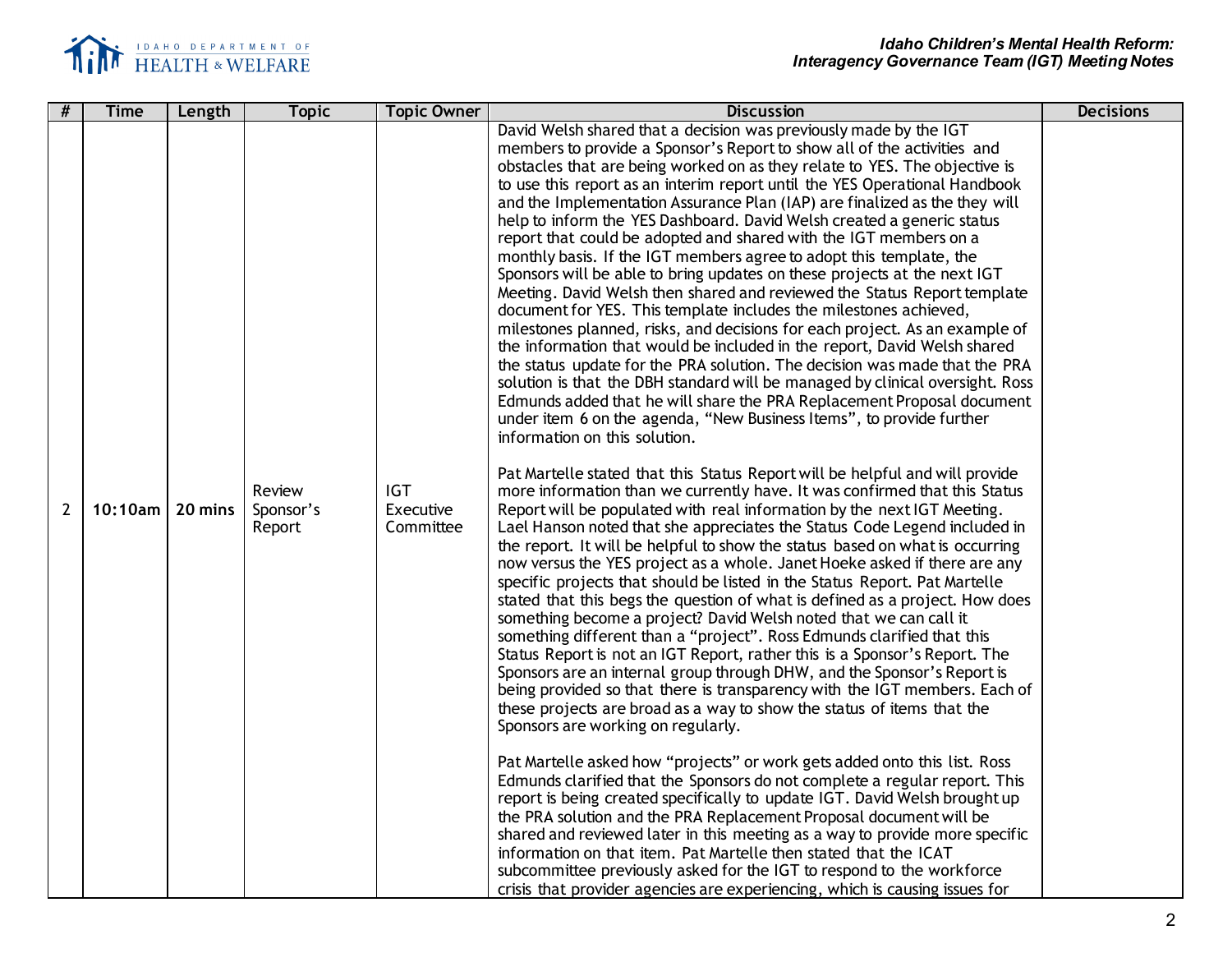

| # |             |        |              |                    |                                                                                                                                                                                                                                                                                                                                                                                                                                                                                                                                                                                                                                                                                                                                                                                                                                                                                                                                                                                                                                                                                                                                                                                                                                                                                                                                                                                                                                                                                                                                                                                                                                                                                                                                                                                                                                                                                                                                                                                                                                                                                                                                                                                                                                                                                                          | <b>Decisions</b> |
|---|-------------|--------|--------------|--------------------|----------------------------------------------------------------------------------------------------------------------------------------------------------------------------------------------------------------------------------------------------------------------------------------------------------------------------------------------------------------------------------------------------------------------------------------------------------------------------------------------------------------------------------------------------------------------------------------------------------------------------------------------------------------------------------------------------------------------------------------------------------------------------------------------------------------------------------------------------------------------------------------------------------------------------------------------------------------------------------------------------------------------------------------------------------------------------------------------------------------------------------------------------------------------------------------------------------------------------------------------------------------------------------------------------------------------------------------------------------------------------------------------------------------------------------------------------------------------------------------------------------------------------------------------------------------------------------------------------------------------------------------------------------------------------------------------------------------------------------------------------------------------------------------------------------------------------------------------------------------------------------------------------------------------------------------------------------------------------------------------------------------------------------------------------------------------------------------------------------------------------------------------------------------------------------------------------------------------------------------------------------------------------------------------------------|------------------|
|   | <b>Time</b> | Length | <b>Topic</b> | <b>Topic Owner</b> | <b>Discussion</b><br>children trying to receive services. How does the workforce issue make its<br>way onto this Sponsor's Report? Janet Hoeke added that the IGT Executive<br>Committee is in the process of setting up meetings with the subcommittees,<br>such as ICAT, to discuss the IGT Operational Handbook. This would be an<br>issue that we would want to discuss during this meeting in order to<br>determine how projects are added onto the Sponsor's Report.<br>David Welsh added that it is important that we gain consensus on what<br>items are included on this Sponsor's Report. As we continue to move<br>forward, this will help to portray the number of items that we have going<br>on at any period. Amy Minzghor stated that as we move forward, we should<br>have an open mindset about this report and remember that items can be<br>added and removed as needed. Patrick Gardner added that this report will<br>be helpful. However, we are also looking for a more information update as<br>to what the Sponsors are doing. There are items that the Sponsors are<br>discussing, making decisions on, and anticipating for the future. It would be<br>helpful for the report to be more information and give us a sense of how<br>things are going, what the challenges are, what you expect to happen, and<br>what is important that the IGT should be looking at. Ross Edmunds clarified<br>that what David Welsh shared is a written formal report on what is<br>happening and in addition to that, the Sponsor's should provide an<br>information update on the discussions they are having, such as discussions<br>about the workforce issue and the PRA certification issue. This is where the<br>Sponsors developed the PRA Replacement Proposal document. Patrick<br>Gardner confirmed that this is what he had in mind. David Welsh requested<br>further clarification and Ross Edmunds clarified that there will be the<br>formal Sponsor's Report on what is happen with the Sponsors as well as<br>information discussions on what is happening. For example, the PRA<br>certification item would not be included on the Sponsor's Report as this will<br>be an information discussion with the IGT members. Patrick Gardner<br>confirmed that this is correct. |                  |
|   |             |        |              |                    | Ross Edmunds added that at each upcoming Sponsors Meeting, the Sponsors<br>will want to discuss the items to add to the Sponsor's Report and the items<br>to discuss at the upcoming IGT meetings. David Welsh asked if there will be<br>a timeframe for distributing this report to the IGT members and if this<br>report should be distributed prior to the IGT meetings. Patrick Gardner<br>stated that part of the presentation would be to present and review the<br>report during the meeting so there would not be a need to distribute the<br>report prior to the upcoming IGT Meeting. If there are rules around Idaho<br>Open Meeting Laws as to when these reports are posted, then we will want<br>to follow those. Ross Edmunds noted that from his knowledge, action items<br>or decision points that are needed have to be posted for the public prior to                                                                                                                                                                                                                                                                                                                                                                                                                                                                                                                                                                                                                                                                                                                                                                                                                                                                                                                                                                                                                                                                                                                                                                                                                                                                                                                                                                                                                                 |                  |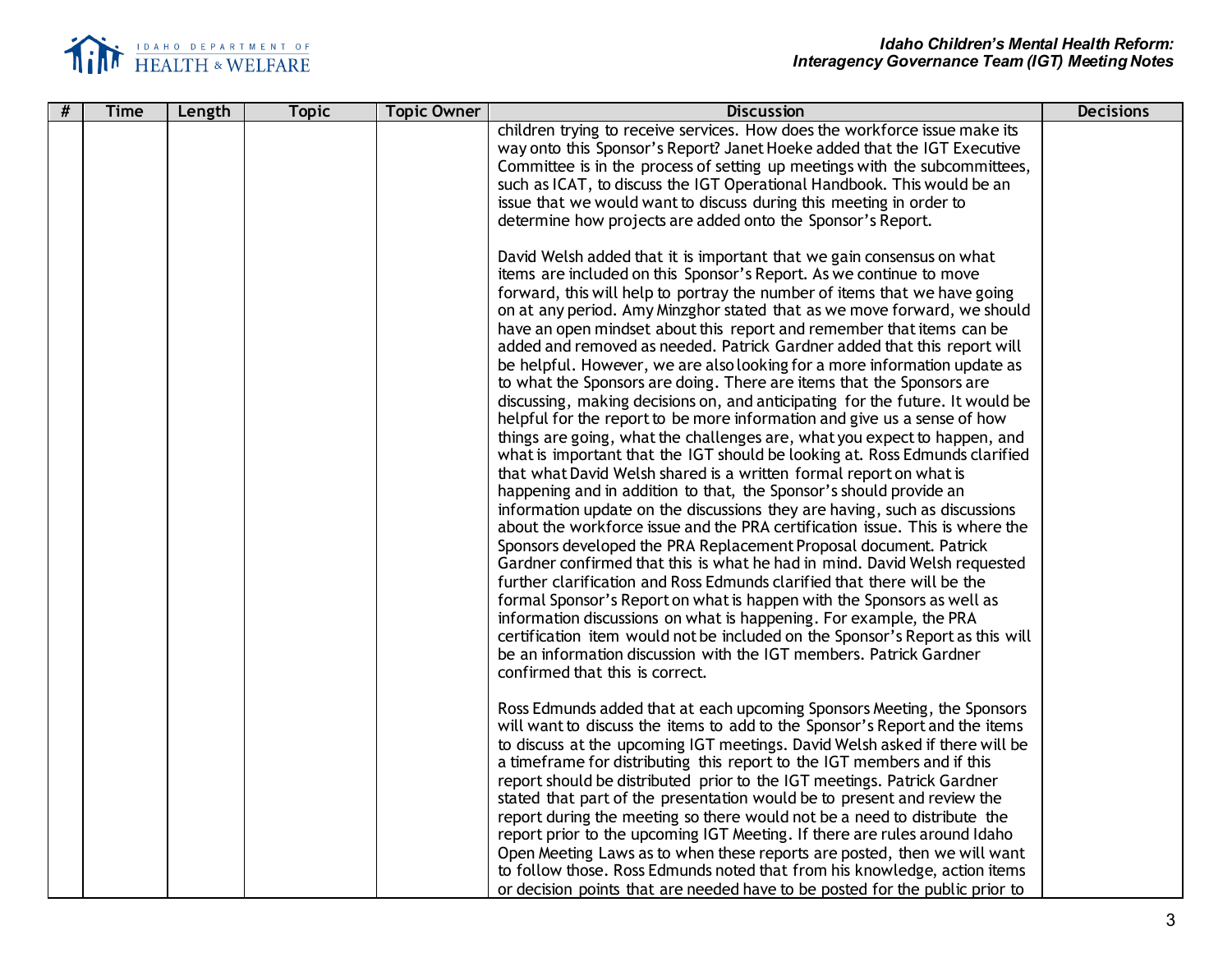

| #                       | <b>Time</b> | Length  | <b>Topic</b>                                        | <b>Topic Owner</b>                   | <b>Discussion</b>                                                                                                                                                                                                                                                                                                                                                                                                                                                                                                                                                                                                                                                                                                                                                                                                                                                                                                                                                                                                                                                                                                                                                                                                                                                                                                                                                                                                                                                                                                                                                                                                                                                                        | <b>Decisions</b>                                                                                |
|-------------------------|-------------|---------|-----------------------------------------------------|--------------------------------------|------------------------------------------------------------------------------------------------------------------------------------------------------------------------------------------------------------------------------------------------------------------------------------------------------------------------------------------------------------------------------------------------------------------------------------------------------------------------------------------------------------------------------------------------------------------------------------------------------------------------------------------------------------------------------------------------------------------------------------------------------------------------------------------------------------------------------------------------------------------------------------------------------------------------------------------------------------------------------------------------------------------------------------------------------------------------------------------------------------------------------------------------------------------------------------------------------------------------------------------------------------------------------------------------------------------------------------------------------------------------------------------------------------------------------------------------------------------------------------------------------------------------------------------------------------------------------------------------------------------------------------------------------------------------------------------|-------------------------------------------------------------------------------------------------|
|                         |             |         |                                                     |                                      | the IGT meetings however, publications or documents that will be shared<br>during the meetings do not.<br><b>Next Steps:</b> Megan Schuelke will review the Idaho Open Meeting Laws to<br>determine if there are any rules that would apply to the publication of the<br>Sponsor's Report for the public. Any further questions will be sent to KayT<br>Garrett and Kim Stretch.                                                                                                                                                                                                                                                                                                                                                                                                                                                                                                                                                                                                                                                                                                                                                                                                                                                                                                                                                                                                                                                                                                                                                                                                                                                                                                         |                                                                                                 |
| $\mathbf{3}$            | $10:30$ am  | 10 mins | Update on<br>Implementation<br>Assurance Plan       | <b>IGT</b><br>Executive<br>Committee | Patrick Gardner provided an update on the Implementation Assurance Plan<br>(IAP) and stated that it is moving forward in a productive way. Currently, a<br>draft is being circulated for review by all of the IWG members. Some<br>information as it relates to contracts and the IBHP has not been shared with<br>all of the IWG members. However, we now have a procedure in place so<br>conversations can begin with DHW, the DAGs, and the plaintiff attorneys.<br>The sense is that the terms of the substance in the IAP, there is more<br>agreement. There are clarifications that we are trying to get through and<br>details that are unknow at this time. In the next two to three weeks, we<br>hope to have a final draft of the IAP. There are items that we all will have<br>to move forward on that we need to agree to. The expectation is that<br>within the next four weeks, we will have a complete IAP even if an RFP is<br>not out to the public at that time. David Welsh agreed with this update and<br>shared that we are all pretty well aligned and working through the details<br>of the IAP now.                                                                                                                                                                                                                                                                                                                                                                                                                                                                                                                                                              |                                                                                                 |
| $\overline{\mathbf{4}}$ | $10:40$ am  | 20 mins | Discuss the IGT<br>Operational<br>Handbook<br>Memos | DAGs &<br>Patrick<br>Gardner         | KayT Garrett shared that the IGT Operational Memo was written by the<br>DAGs however, it was only shared with the IGT Executive Committee. One<br>of the goals in the IGT Strategic Plan is to determine and clarify how the<br>IGT works with other workgroups and councils within YES. Some of these<br>workgroups come directly from the governance of the IGT, such as the ICAT<br>subcommittee and the Family Engagement (FE) subcommittee. The IGT<br>Strategic Plan subcommittee is also included in this list. To summarize what<br>was done by the DAGs to develop this memo, they looked through the Jeff<br>D. Settlement Agreement and analyzed what is said about IGT and the role<br>and governance that it has. The DAGs also reviewed the Implementation<br>Plan from 2016 to see what it states about IGT's role. We also reviewed the<br>workgroups and councils that are required as well as those that have been<br>established outside of this requirement. After analyzing all of these<br>documents, the DAGs determined that it appears as though IGT has direct<br>authority and oversight over the subcommittees. For the other workgroups<br>and councils that have been formed, the IGT accepts information from<br>these groups, reviews this information, and then develops<br>recommendations. Overall, the role of IGT is to determine if the<br>implementation of YES is moving forward and work with the workgroups and<br>councils as needed. If the IGT wanted the Sponsors to consider something<br>that came from the ICAT subcommittee, for example, IGT would make a<br>formal recommendation and then the Sponsors would have any obligation to | $rac{PDF}{\lambda}$<br>Memo by DHW DAGs.pdf<br>$W^{\mathbb{C}}$<br>Memo by Patrick Gardner.docx |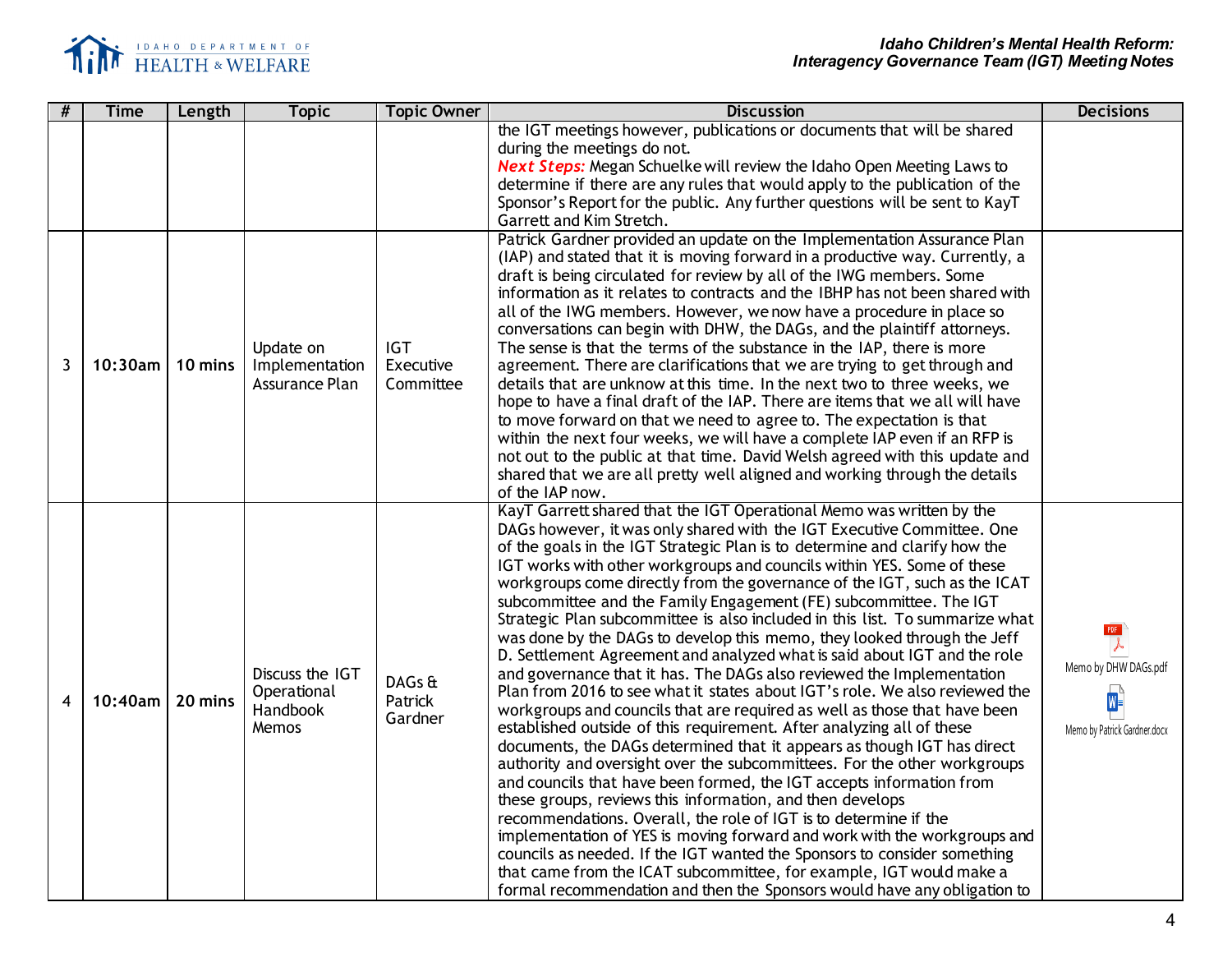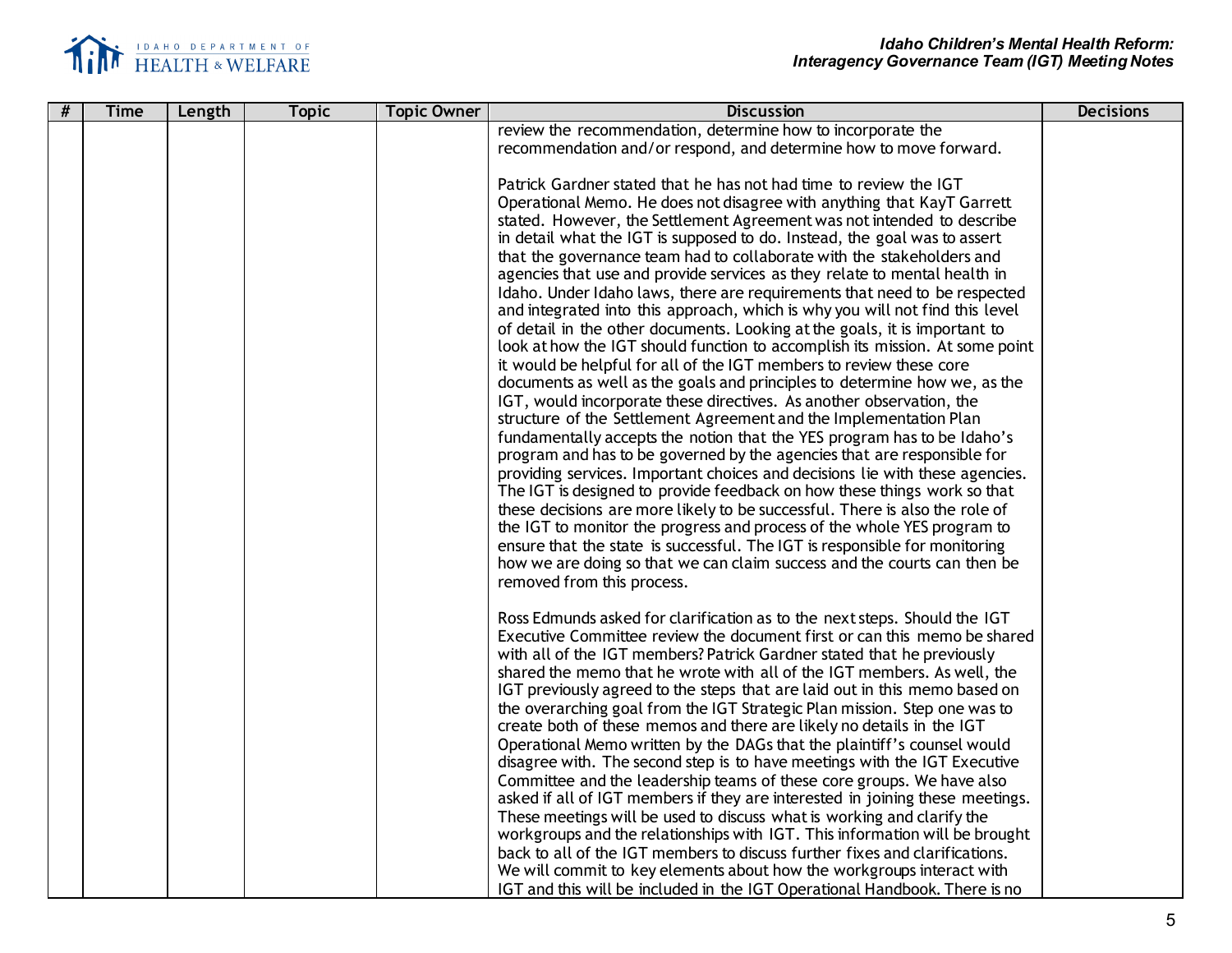

| # | <b>Time</b> | Length  | <b>Topic</b>                    | <b>Topic Owner</b>  | <b>Discussion</b>                                                                                                                                                                                                                                                                                                                                                                                                                                                                                                                                                                                                                                                                                                                                                                                                                                                                                                                                                                                                                                                                                                                                                                                                                                                                                                                                                                                                                                                                                                                                                                                                                                                                                                                                                                                                                                                                                                                                                                                                                                                                                                                                                                                                                                                                                                                                                                                                                                             | <b>Decisions</b> |
|---|-------------|---------|---------------------------------|---------------------|---------------------------------------------------------------------------------------------------------------------------------------------------------------------------------------------------------------------------------------------------------------------------------------------------------------------------------------------------------------------------------------------------------------------------------------------------------------------------------------------------------------------------------------------------------------------------------------------------------------------------------------------------------------------------------------------------------------------------------------------------------------------------------------------------------------------------------------------------------------------------------------------------------------------------------------------------------------------------------------------------------------------------------------------------------------------------------------------------------------------------------------------------------------------------------------------------------------------------------------------------------------------------------------------------------------------------------------------------------------------------------------------------------------------------------------------------------------------------------------------------------------------------------------------------------------------------------------------------------------------------------------------------------------------------------------------------------------------------------------------------------------------------------------------------------------------------------------------------------------------------------------------------------------------------------------------------------------------------------------------------------------------------------------------------------------------------------------------------------------------------------------------------------------------------------------------------------------------------------------------------------------------------------------------------------------------------------------------------------------------------------------------------------------------------------------------------------------|------------------|
|   |             |         |                                 |                     | need for Howard Belodoff and Patrick Gardner to review the IGT<br>Operational Memo for a legal response. Howard Belodoff stated that he is in<br>agreement with the next steps that Patrick Gardner has proposed.<br><b>Next Steps:</b> Megan Schuelke will work with the IGT Executive Committee,<br>the workgroups and councils identified, as well as the IGT members who<br>would like to join in order to schedule these meetings.                                                                                                                                                                                                                                                                                                                                                                                                                                                                                                                                                                                                                                                                                                                                                                                                                                                                                                                                                                                                                                                                                                                                                                                                                                                                                                                                                                                                                                                                                                                                                                                                                                                                                                                                                                                                                                                                                                                                                                                                                       |                  |
| 5 | 11:00am l   | 20 mins | <b>QMIA Quarterly</b><br>Report | Candace<br>Falsetti | Candace Falsetti noted that last month the IGT members reviewed the third<br>quarter QMIA Report and discussed recommendations for the QMIA Council.<br>The primary question for the QMIA Council was how these recommendations<br>will go from the IGT to the QMIA Council. There is an understanding that the<br>upcoming meeting with the IGT Executive Committee and the QMIA Council<br>will provide further clarification and answers as to the process for report<br>recommendations.<br>Patrick Gardner asked about the schedule for the quarterly QMIA Reports.<br>Candace Falsetti shared that the QMIA Council has finalized a schedule for<br>the publication of the QMIA Quarterly Reports. The QMIA Reports will be<br>published every three months and this will be two week prior to the<br>upcoming IGT Meeting.<br><b>Next Steps:</b> Candace Falsetti will share the QMIA Quarterly Report<br>timelines with Megan Schuelke and she will distribute this information to all<br>of the IGT members.<br>Patrick Gardner also shared that he has been having a difficult time finding<br>these reports online. It would be helpful to have multiple ways to access<br>these reports. Candace Falsetti shared that the QMIA Quarterly Reports can<br>be found on the YES website under About YES. Ross Edmunds noted that<br>Megan Schuelke and a team at DBH recently worked to convert the YES<br>website onto a new platform and maintain the websites integrity. This may<br>be why errors and multiple website links are coming up when searching for<br>these reports.<br><b>Next Steps:</b> Megan Schuelke and the team at DBH will work with IT to see if<br>improvements can be made for when members of the public are searching<br>for these reports related to YES. Megan Schuelke will also include links to<br>the documents that are reviewed directly in the IGT Meeting notes.<br>Candace Falsetti shared and reviewed the Idaho YES Family Survey Results<br>2021 presentation. The Idaho YES Family Survey 2021 Results Report can<br>also be found on the YES website. As it pertains to slide 9 of the<br>presentation about youth characteristics and CANS scores, Janet Hoeke<br>asked how this relates to the current CANS scores. Candace Falsetti shared<br>that this data is very close to the current CANS scores data. Amy Minzghor<br>asked for confirmation that this Idaho YES Family Survey provided families |                  |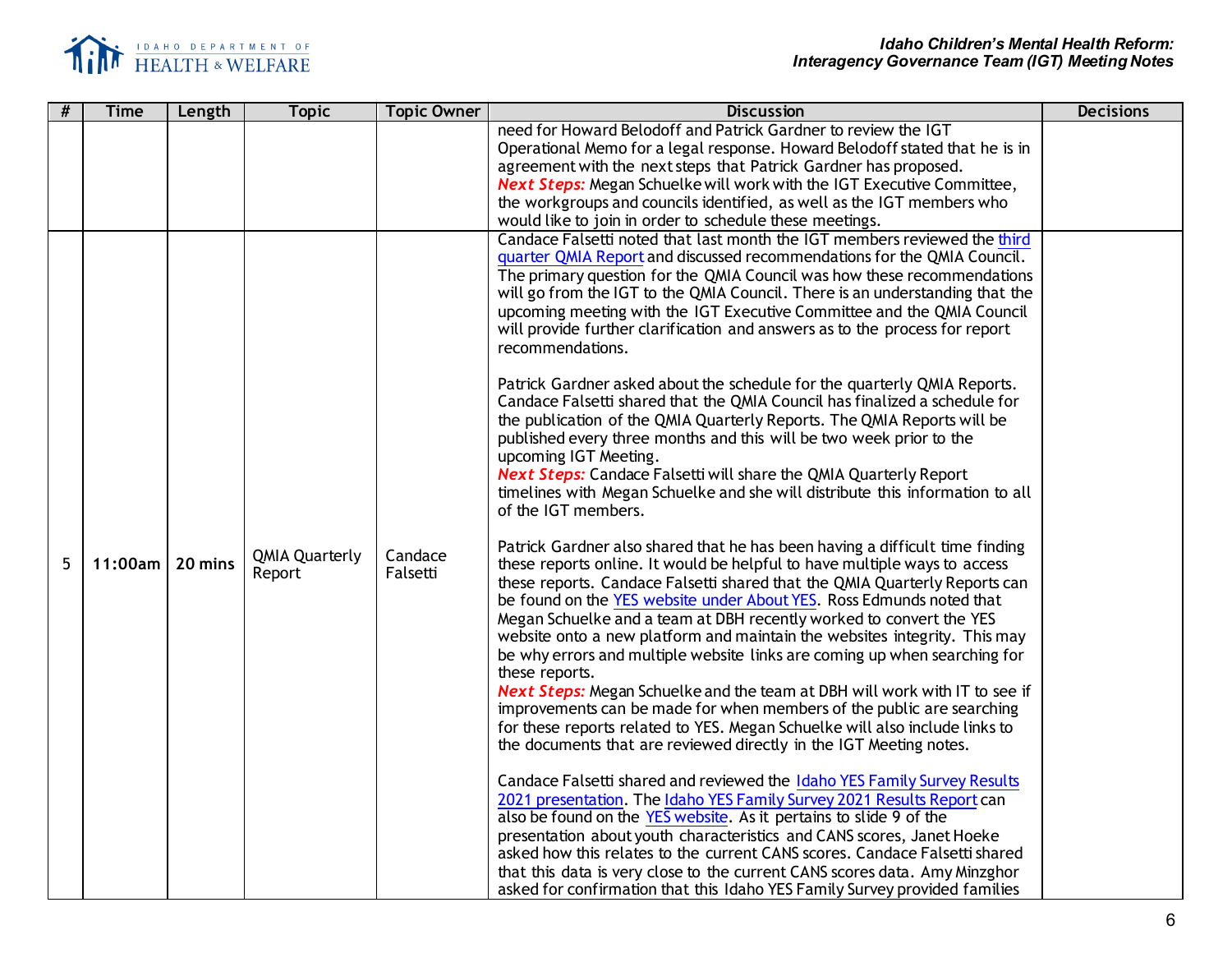

| # | <b>Time</b> | Length  | <b>Topic</b>                 | <b>Topic Owner</b> | <b>Discussion</b>                                                                                                                                                                                                                                                                                                                                                                                                                                                                                                                                                                                                                                                                                                                                                                                                                                                                                                                                                                                                                                                                                                                                                                                                                                                                                                             | <b>Decisions</b> |
|---|-------------|---------|------------------------------|--------------------|-------------------------------------------------------------------------------------------------------------------------------------------------------------------------------------------------------------------------------------------------------------------------------------------------------------------------------------------------------------------------------------------------------------------------------------------------------------------------------------------------------------------------------------------------------------------------------------------------------------------------------------------------------------------------------------------------------------------------------------------------------------------------------------------------------------------------------------------------------------------------------------------------------------------------------------------------------------------------------------------------------------------------------------------------------------------------------------------------------------------------------------------------------------------------------------------------------------------------------------------------------------------------------------------------------------------------------|------------------|
|   |             |         |                              |                    | with the option to complete the survey based on the children that are in<br>their homes. Candace Falsetti confirmed and stated that families were<br>asked to complete the survey based on one child that is in their home.<br>Candace Falsetti noted that she can request to have PRAED or BSU attend<br>one of the IGT meetings if members would like to review these reports in<br>more detail. Amy Minzghor shared that Dr. Nate Williams from BSU will be<br>going over these survey results during a session of the Idaho Parent Network<br>Workshop on Wednesday, October 13 at 11:45am MT. As well, another<br>session in the Idaho Parent Network Workshop will be about Crisis and<br>Safety Planning. This will take place on Wednesday, October 13 at 10:30am<br>MT. Information about registering to attend this virtual conference, which<br>will take place October 11 through October 15, will be posted on the Idaho<br>Parent Network website shortly.<br>As it pertains to slide 15 and slide 16 of the presentation, Howard Belodoff                                                                                                                                                                                                                                                                      |                  |
|   |             |         |                              |                    | asked about access to mental health services for families and how this data<br>is correlated. Is there anything that addresses the different categories<br>based on the level of need, such as Level 3 versus Level 1 in the CANS?<br>Candace Falsetti confirmed and shared that BSU looked at the differences<br>between the survey responses that they received and the CANS scores.<br>Children with a high level of need were less likely to agree that they<br>needed the services that were identified as being needed. A child with the<br>greatest need has the least amount of access to services, which is accurate<br>based on what families have shared with the workgroups, such as QFAS.<br>Candace Falsetti also shared that DBH has been focused on safety planning<br>as that is an area that can be improved. DBH created a video about safety<br>planning, which has been posted on the YES website. The next step will be<br>to offer additional training for providers on safety planning.<br>Janet Hoeke asked when the opportunities are for more detailed<br>presentations by PRAED and BSU.<br><b>Next Steps:</b> Candace Falsetti shared that she will get these presentations<br>with PRAED and BSU scheduled and share these dates and times with all of<br>the IGT members within the next week. |                  |
| 6 | $11:35$ am  | 10 mins | <b>New Business</b><br>Items | <b>IGT Members</b> | Ross shared and reviewed the PRA Replacement Proposal document that<br>was created based on a conversation that took place with the Sponsors. It<br>would be helpful to have the ICAT subcommittee develop a document about<br>what parents and providers feel that requirements should be for CBRS<br>services. This should then be a specific agenda item for an upcoming IGT<br>Meeting.                                                                                                                                                                                                                                                                                                                                                                                                                                                                                                                                                                                                                                                                                                                                                                                                                                                                                                                                   |                  |